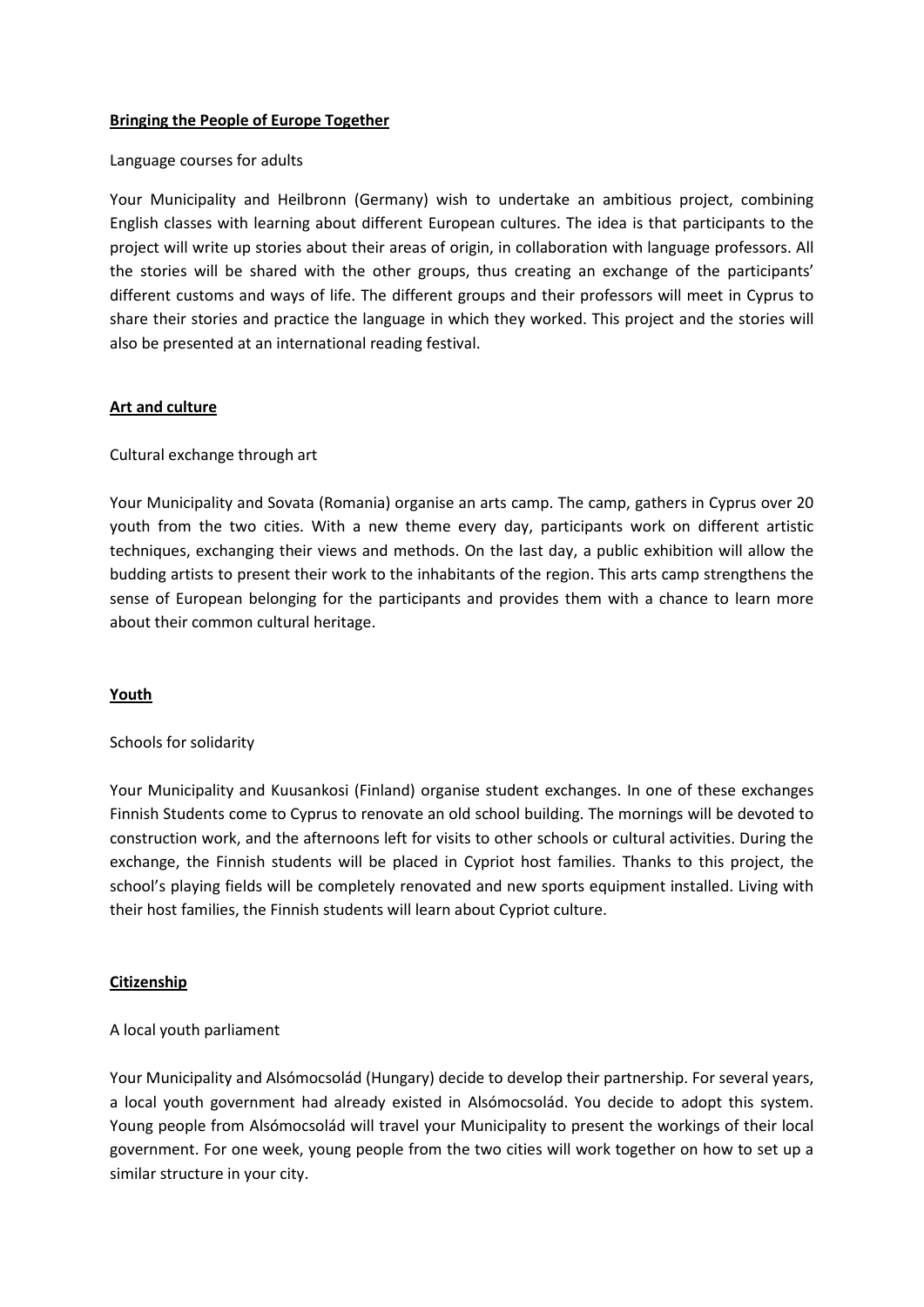# **Social inclusion**

### Getting to know better migrant workers

Your Municipality and Carhaix-Plouguer (France) regularly organise cultural exchanges. This year you decide to involve migrant workers in your festivities. The participants will perform dances and songs from their countries. A small bookshop and photo exhibition will be dedicated to the partners during the four day visit of the French partners to your Municipality. Several meetings will be organised where the participants can express their views and experiences on life in their new community.

## **Sustainable development**

Raising youth awareness on sustainable development

Your Municipality and Duras (France) organise student exchanges. French students will visit Cyprus to learn about sustainable development. The students from the two cities will hold debates on the environment, development cooperation, fair trade, organic farming, and employment of persons with disabilities. Several members of the European Parliament will participate in the debates. The young people will visit different sites by bicycle, such as organic farms, waste treatment plants, and a technical high school where industrial packaging and organic production is taught. They will also carry out surveys on sustainable development and create a game around these issues. Older members of the community will participate as well, and exchange views on issues of sustainable development.

### **Improving the provision of local services**

Building an ambitious social policy together

Your Municipality and Tartu (Estonia) develop a policy to address the social and health needs of the older population. This project will bring together civil servants from the two cities and the meetings will include visits to institutes, as well as presentations and debates. Training sessions will also be proposed for Estonian health care professionals.

### **Local economic development**

### Annual visits to stimulate innovation in agriculture

Your Municipality and Chrudim (Czech Republic) set up a common working group on agriculture. 8 farmers from Chrudim will come in Cyprus. The visit will allow them to learn about the new methods being used in Cyprus. A wide range of themes are covered: the organisation of farms and agricultural cooperatives, community policy, education in the area of agriculture. The participants will meet their counterparts and other regional actors, and visit the Ministry of Agriculture to provide a broader view of the sector.